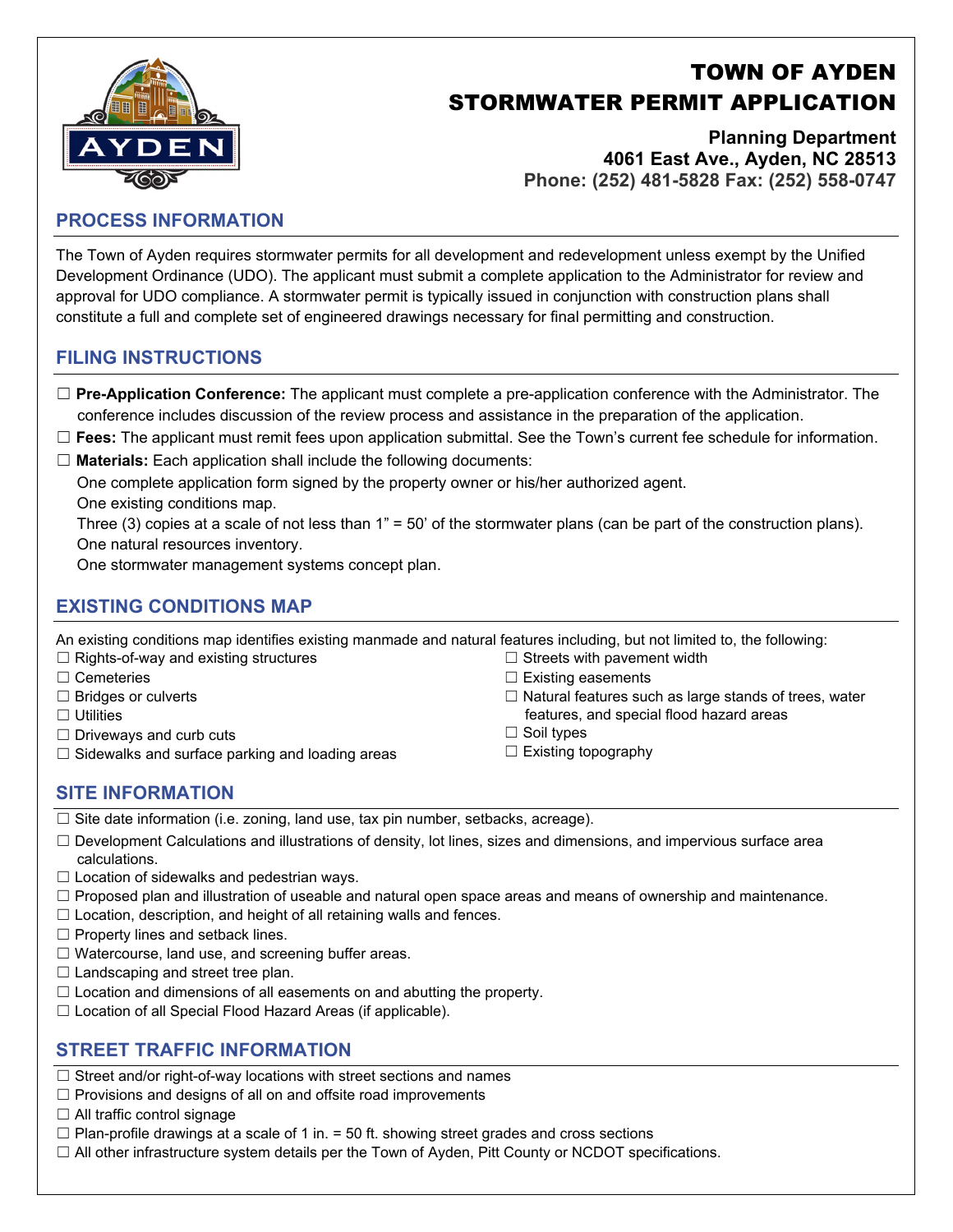#### **UTILITY AND GRADING INFORMATION**

 $\Box$  Linear footage of all storm drainage facilities

- ☐ Detailed stormwater, grading, and erosion control information
- $\Box$  Detailed water and sewer information
- ☐ Tree save areas and protection measures
- ☐ All other utility and grading infrastructure system details per the Town of Ayden, Pitt County, or NCDOT specifications

## **COVER SHEET DETAIL**

The construction plan cover sheet should include the following details: 1.

| FOR TOWN OF AYDEN USE ONLY                                            |             |
|-----------------------------------------------------------------------|-------------|
| THESE PLANS HAVE BEEN APPROVED FOR CONSTRUCTION BY THE TOWN OF AYDEN. |             |
| <b>PLANNING</b>                                                       | <b>DATE</b> |
| <b>PUBLIC WORKS</b>                                                   | DATE        |
| <b>STORMWATER</b>                                                     | <b>DATE</b> |
| <b>UTILITIES</b>                                                      | <b>DATE</b> |

- 2. ALL PUBLIC FACILITIES, INCLUDING UTILITIES, SIDEWALKS, AND HANDICAP RAMPS ARE TO BE CONSTRUCTED ON ALL STREETS AS SPECIFIED BY TOWN OR NCDOT STANDARDS. THESE FACILITIES HAVE BEEN APPROVED BY THE TOWN OF AYDEN AND SHALL BE SO INSTALLED UNLESS A CHANGE IS APPROVED BY THE TOWN OF AYDEN.
- 3. OWNER HEREBY CERTIFIES AND AGREES TO TAKE SUCH ACTION AS MAY BE REQUIRED BY THE TOWN OF AYDEN TO CORRECT ANY ERRORS, OMISSIONS OR NON-COMPLIANCE WITH TOWN STANDARDS AND/OR CONDITIONS DESCRIBED IN THIS CONSTRUCTION PLAN, INCLUDING RE-SUBMISSION OR RE-EXECUTION OF THIS CONSTRUCTION PLAN WITH THE APPROPRIATE CORRECTIONS AND/OR REVISIONS.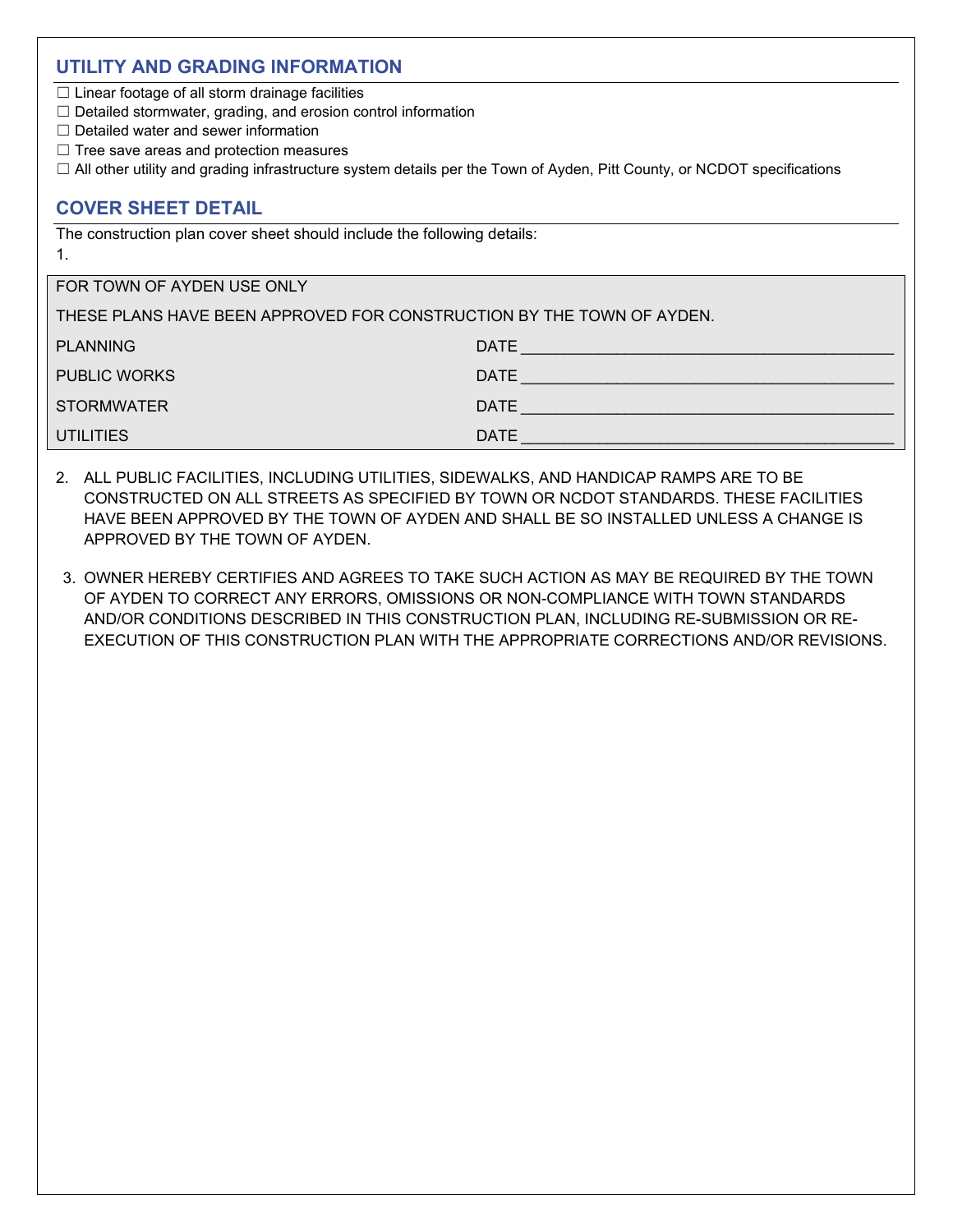#### **AS-BUILT DRAWING**

The as-built drawings shall show the final design specifications for all public infrastructure. The Designer of the infrastructure shall certify, under seal, that the installed infrastructure is in substantial compliance with the approved plans and designs and with the requirements of the UDO. A final inspection and approval by the Administrator shall occur before the release of any performance securities.

## **NATURAL RESOURCES INVENTORY**

A natural resources inventory is a written or graphic inventory of the site and surrounding area as it exists prior to the commencement of the project. This description should include a discussion of soil conditions, forest cover, geologic features, topography, wetlands, and native vegetative areas on the site, as well as the location and boundaries of other natural feature protection and conservation areas such as lakes, ponds, floodplains, stream buffers, and other setbacks. Particular attention should be paid to environmentally sensitive features that provide particular opportunities or constraints for development.

# **STORMWATER MANAGEMENT SYSTEMS CONCEPT PLAN**

A stormwater management system concept plan is a written or graphic conceptual sketch of the proposed postdevelopment stormwater management system including: preliminary selection and location of propose structural stormwater controls; low impact design elements; location of existing and proposed conveyance systems such as grass channels, swales, and storm drains; flow paths; location of floodplain/floodway limits; relationship of site to upstream and downstream properties and drainages; and preliminary location of proposed stream channel modifications such as bridge or culvert crossings.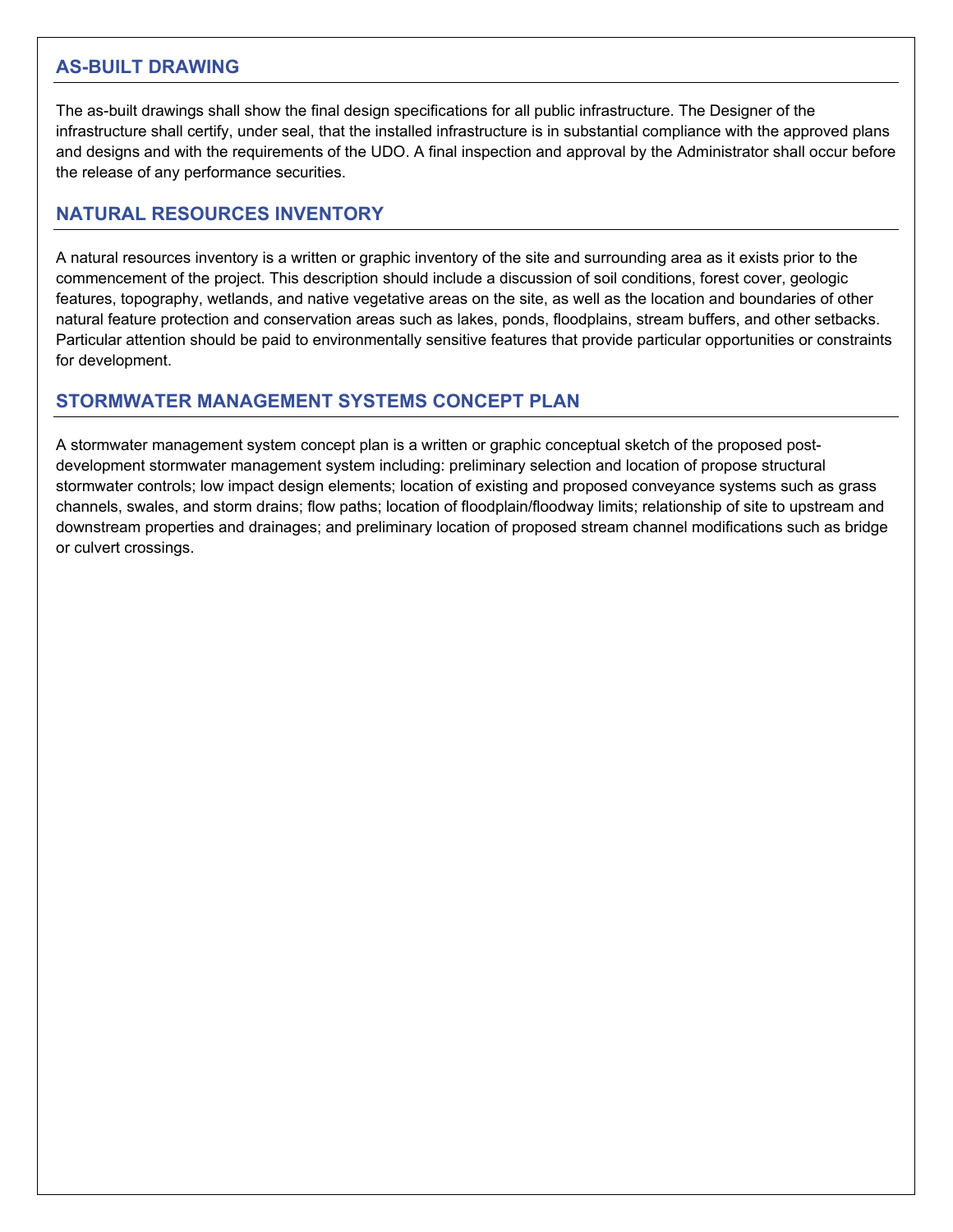

# TOWN OF AYDEN STORMWATER PERMIT APPLICATION

| $\sim$                                                   |                          |      |
|----------------------------------------------------------|--------------------------|------|
| <b>GENERAL INFORMATION</b>                               |                          |      |
|                                                          |                          |      |
|                                                          |                          |      |
| Associated Project Type: □ Subdivision Construction Plan | □ Site Construction Plan |      |
|                                                          |                          |      |
|                                                          |                          |      |
|                                                          |                          |      |
|                                                          |                          |      |
|                                                          |                          |      |
| <b>CONTACT INFORMATION</b>                               |                          |      |
|                                                          |                          |      |
|                                                          |                          |      |
|                                                          |                          |      |
|                                                          |                          |      |
|                                                          |                          |      |
|                                                          |                          |      |
| City:                                                    | State:                   | Zip: |

| Phone:   | Email:<br>the contract of the contract of the contract of the contract of the contract of the contract of the contract of |
|----------|---------------------------------------------------------------------------------------------------------------------------|
|          |                                                                                                                           |
| Address: |                                                                                                                           |
| City:    | State:<br>Zip:                                                                                                            |
| Phone:   | Email:                                                                                                                    |

# **SIGNATURE**

The undersigned property owner, or duly authorized agent/representative thereof certifies that this application and the foregoing answers, statements, and other information herewith submitted are in all respects true and correct to the best of their knowledge and belief, with the understanding that any incorrect information submitted may result in the delay or rescheduling of the required public hearing and may result in the revocation of this application. I hereby authorize the Town of Ayden to review this request, visit the site, and contact any appropriate design professional in relation to questions generated as a result of the review.

Applicant Printed Name: \_\_\_\_\_\_\_\_\_\_\_\_\_\_\_\_\_\_\_\_\_\_\_\_\_\_\_\_\_\_\_\_\_\_\_\_\_\_\_\_\_\_\_\_\_\_\_\_\_\_\_\_\_\_\_\_\_\_\_\_\_\_\_\_\_\_\_\_\_\_\_\_\_\_\_\_

Applicant Signature:  $\blacksquare$ 

Date: \_\_\_\_\_\_\_\_\_\_\_\_\_\_\_\_\_\_\_\_\_\_\_\_\_\_\_\_\_\_\_\_\_\_\_\_\_\_\_\_\_\_\_\_\_\_\_\_\_\_\_\_\_\_\_\_\_\_\_\_\_\_\_\_\_\_\_\_\_\_\_\_\_\_\_\_\_\_\_\_\_\_\_\_\_\_\_\_\_\_\_

Stormwater Permit Application 1